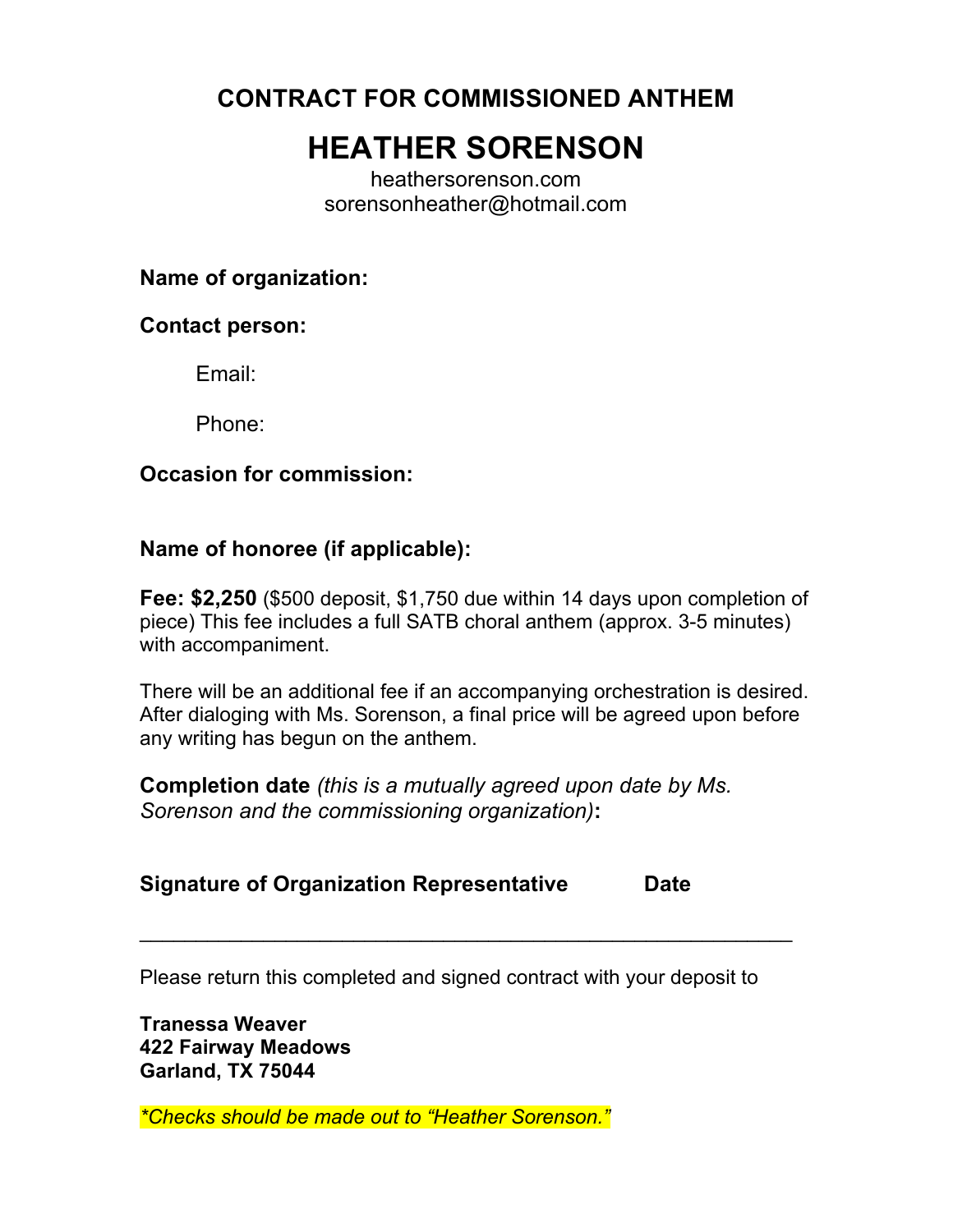#### **Please check one or more anthem options:**

Original composition (original lyrics and melody) Hymn arrangement (hymn must be Public Domain) Resetting of hymn (new music to an existing Public Domain hymn text)

**Please indicate the number of choir members in each section:**

- \_\_\_\_\_\_\_ Sopranos
- \_\_\_\_\_\_\_ Altos
- \_\_\_\_\_\_\_ Tenors
- \_\_\_\_\_\_\_ Basses

#### **What is your church's style of worship (or, in which style would you like the piece to be written)?**

- \_\_\_\_\_\_\_ Traditional
- **EXECUTE:** Blended on the Traditional Side
- Blended on the Contemporary Side
- **Example 12** Contemporary

#### **What is the proficiency level of your accompanist?**

### **Please list 4 anthems from your church music library that demonstrate the style(s) and proficiency level of your choir.**

- **1.**
- **2.**
- 
- **3.**
- **4.**